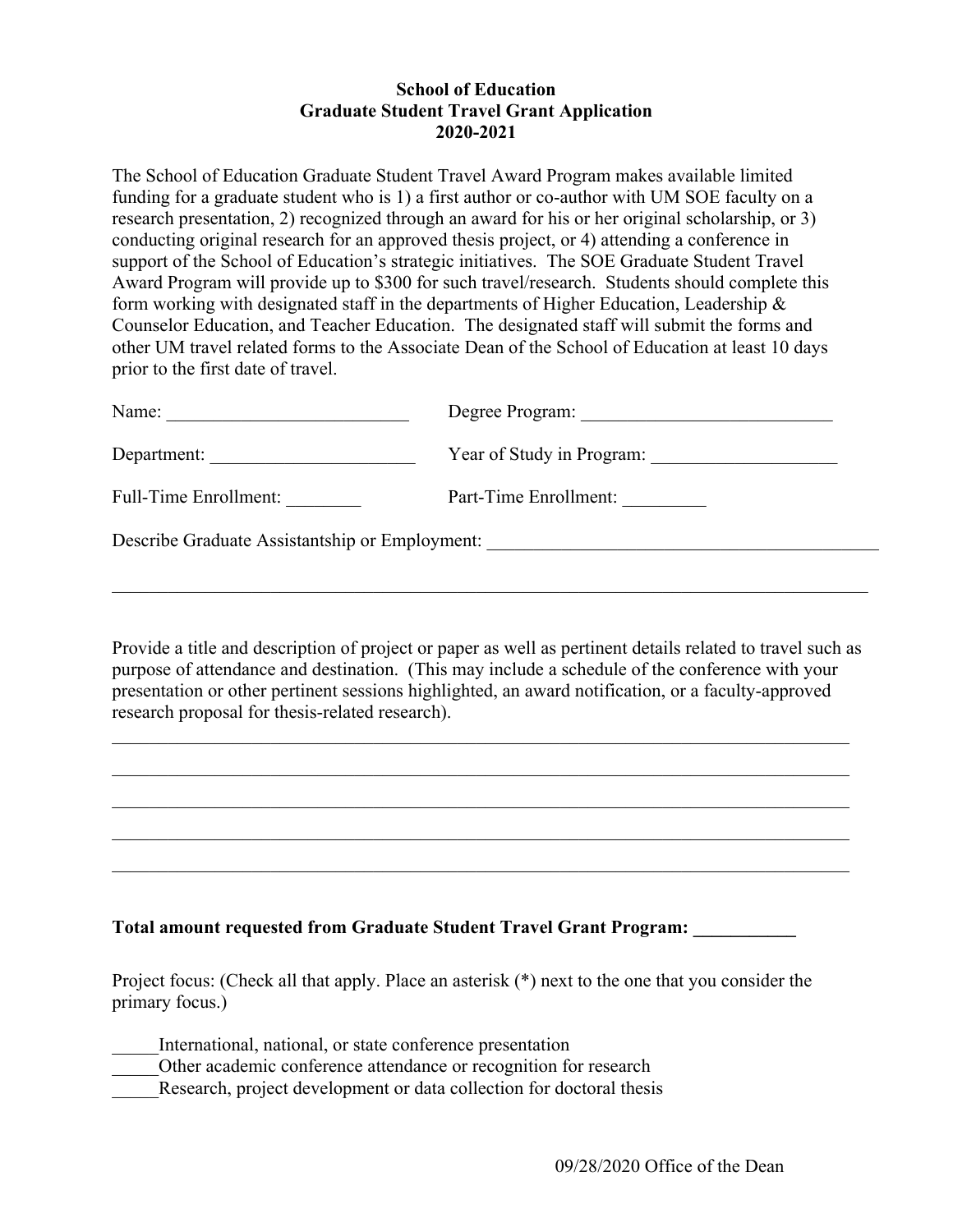Please provide a complete response to each question below if applicable.

- A. How will the requested funds be used?
- B. Identify the sources/amounts of other funding received to support this travel.

## **PROPOSED BUDGET**

Attach support documentation for the expenses detailed below.

|              | Department | Dean                     | Other            | Total |
|--------------|------------|--------------------------|------------------|-------|
|              |            | <b>Amount requesting</b> | (Please specify) |       |
| Travel       |            |                          |                  |       |
| Registration |            |                          |                  |       |
| Lodging      |            |                          |                  |       |
| Other        |            |                          |                  |       |
| <b>Total</b> |            |                          |                  |       |

*Note: The School of Education Graduate Student Travel Award Program is dependent upon availability of funds and the Dean's Office reserves the right to limit the amount and frequency of support for graduate students as necessary. School of Education graduate student funding for funding or research will be reimbursed upon student's return/completion with appropriate receipts verifying actual expenses. Funds will not be reimbursed in excess of need. In order to obtain this award, an UM Travel Reimbursement Form should be submitted to all sponsoring parties (including the School of Education, Dean's Office) as soon as possible after returning from the trip.*

### **Faculty Recommendation:**

Please rate the value of this project to student's development as a scholar and professional.

No value **Minimal value** Moderate value High value

Explanation:

Signature of faculty member working with student Date